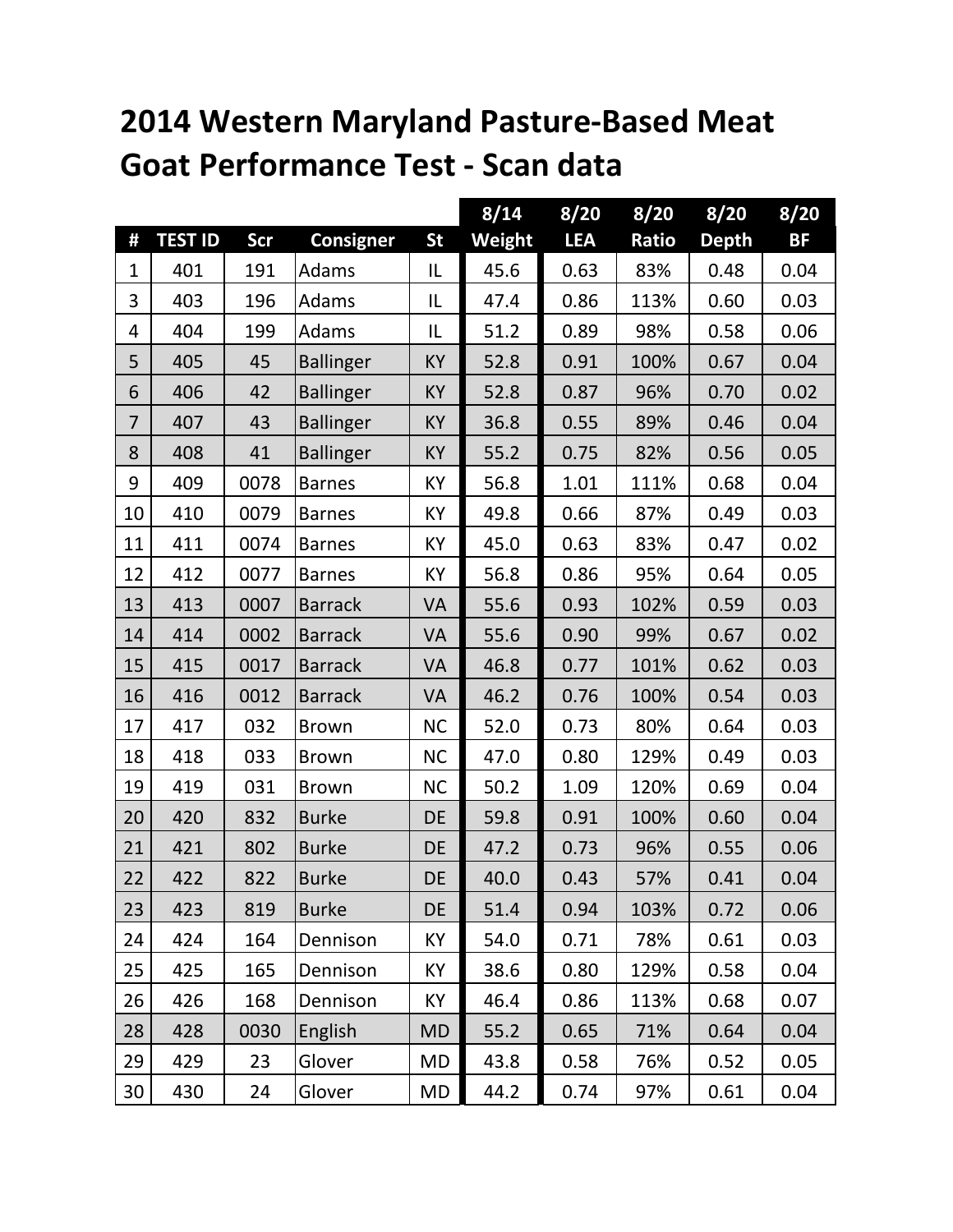|    |                |      |                  |           | 8/14   | 8/20       | 8/20  | 8/20         | 8/20 |
|----|----------------|------|------------------|-----------|--------|------------|-------|--------------|------|
| #  | <b>TEST ID</b> | Scr  | <b>Consigner</b> | <b>St</b> | Weight | <b>LEA</b> | Ratio | <b>Depth</b> | BF   |
| 31 | 431            | 25   | Glover           | <b>MD</b> | 43.6   | 0.72       | 95%   | 0.61         | 0.04 |
| 32 | 432            | 0084 | <b>Heise</b>     | PA        | 47.2   | 0.72       | 95%   | 0.50         | 0.05 |
| 33 | 433            | 0086 | <b>Heise</b>     | PA        | 54.0   | 1.19       | 131%  | 0.80         | 0.05 |
| 34 | 434            | 0085 | Heise            | PA        | 61.4   | 1.13       | 118%  | 0.69         | 0.03 |
| 35 | 435            | 403  | Larr             | IN        | 49.0   | 1.10       | 145%  | 0.75         | 0.05 |
| 36 | 436            | 402  | Larr             | IN        | 51.4   | 0.78       | 86%   | 0.58         | 0.04 |
| 37 | 438            | 284  | Loos             | IL        | 47.4   | 0.88       | 116%  | 0.61         | 0.04 |
| 38 | 439            | 326  | Loos             | IL        | 57.0   | 0.92       | 101%  | 0.71         | 0.04 |
| 39 | 440            | 444  | Loos             | IL        | 58.0   | 0.92       | 101%  | 0.56         | 0.02 |
| 40 | 441            | 171  | Majancsik        | KY        | 53.8   | 1.19       | 131%  | 0.76         | 0.05 |
| 41 | 442            | 159  | Majancsik        | KY        | 45.2   | 0.57       | 75%   | 0.56         | 0.03 |
| 42 | 443            | 161  | Majancsik        | ΚY        | 45.2   | 0.64       | 84%   | 0.53         | 0.03 |
| 43 | 444            | 166  | Majancsik        | KY        | 45.8   | 0.94       | 124%  | 0.63         | 0.04 |
| 44 | 445            | 0428 | Murphy           | <b>NJ</b> | 69.0   | 0.88       | 92%   | 0.59         | 0.05 |
| 45 | 446            | 3779 | Murphy           | <b>NJ</b> | 66.6   | 0.78       | 81%   | 0.62         | 0.04 |
| 46 | 447            | 404  | Murphy           | <b>NJ</b> | 72.4   | 1.03       | 100%  | 0.72         | 0.04 |
| 47 | 448            | 447  | Murphy           | <b>NJ</b> | 57.0   | 0.92       | 101%  | 0.69         | 0.03 |
| 48 | 449            | 1404 | Nelson           | <b>MD</b> | 51.6   | 0.82       | 90%   | 0.60         | 0.05 |
| 49 | 450            | 1417 | Nelson           | <b>MD</b> | 47.6   | 0.89       | 117%  | 0.69         | 0.04 |
| 50 | 451            | 1403 | Nelson           | <b>MD</b> | 43.6   | 0.80       | 105%  | 0.53         | 0.03 |
| 51 | 452            | 306  | Patrick          | <b>KY</b> | 41.2   | 0.88       | 116%  | 0.59         | 0.04 |
| 52 | 453            | 303  | Patrick          | <b>KY</b> | 49.0   | 0.76       | 100%  | 0.56         | 0.05 |
| 53 | 454            | 298  | Patrick          | <b>KY</b> | 39.4   | 0.69       | 111%  | 0.56         | 0.04 |
| 54 | 455            | 1409 | Peters           | <b>NC</b> | 51.2   | 1.17       | 129%  | 0.74         | 0.05 |
| 55 | 456            | 1403 | Peters           | <b>NC</b> | 57.6   | 1.10       | 121%  | 0.66         | 0.04 |
| 56 | 457            | 1413 | Peters           | <b>NC</b> | 37.0   | 0.44       | 71%   | 0.39         | 0.02 |
| 57 | 458            | 1417 | Peters           | <b>NC</b> | 42.2   | 0.65       | 86%   | 0.56         | 0.05 |
| 58 | 459            | 1265 | Pinneo           | <b>KS</b> | 44.6   | 0.65       | 86%   | 0.47         | 0.04 |
| 59 | 460            | 1169 | Pinneo           | <b>KS</b> | 54.0   | 0.96       | 105%  | 0.67         | 0.05 |
| 60 | 461            | 1255 | Pinneo           | <b>KS</b> | 55.6   | 0.79       | 82%   | 0.66         | 0.05 |
| 61 | 462            | 1263 | Pinneo           | <b>KS</b> | 61.2   | 1.04       | 108%  | 0.71         | 0.04 |
| 62 | 463            | 1149 | Renick           | WV        | 46.2   | 0.89       | 117%  | 0.70         | 0.04 |